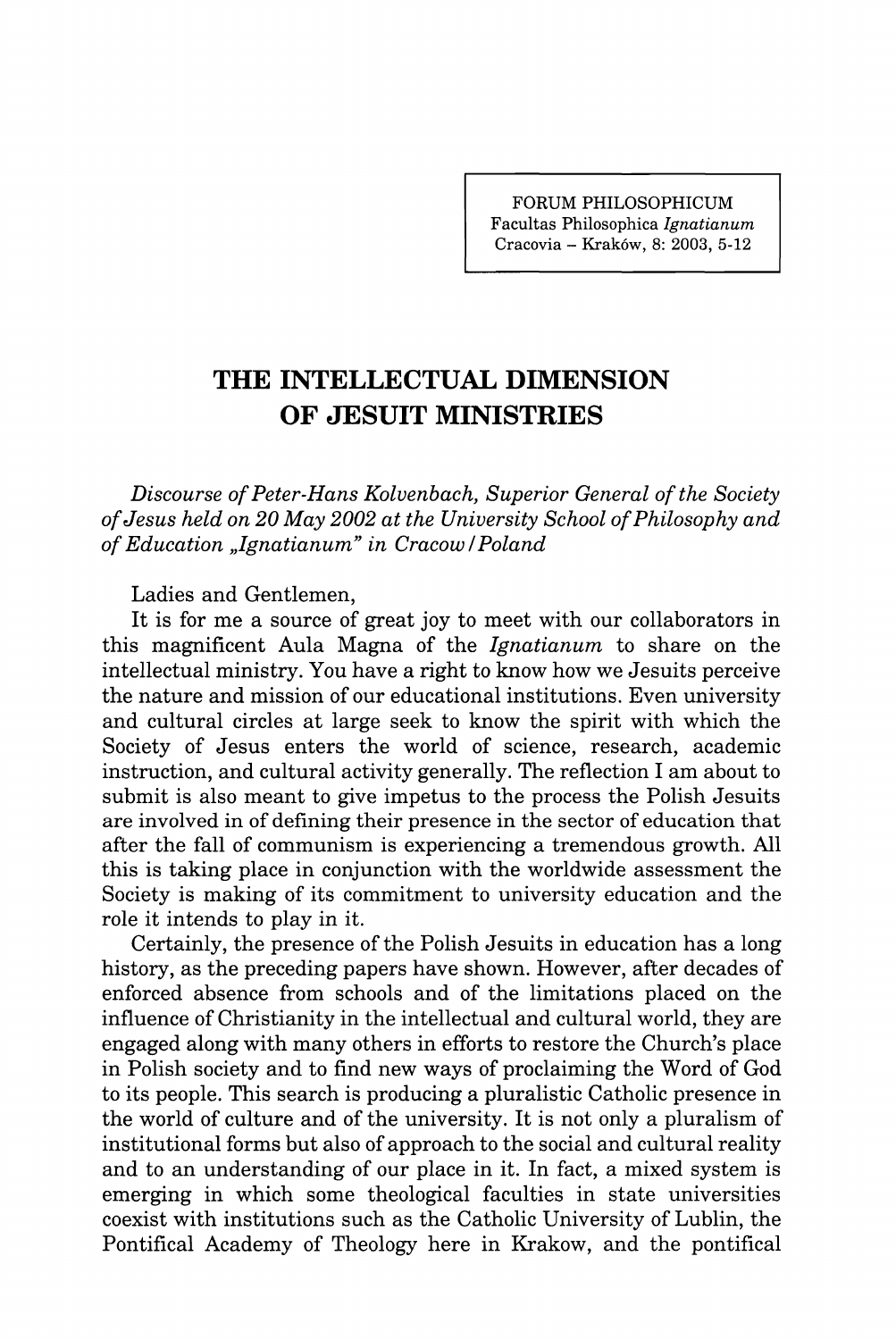academies in Warsaw and Wrocław. Through their academic institutions, the Polish Jesuits believe they can make an original contribution to the growth of Christian culture.

This is a continuation of a tradition that goes back to Saint Ignatius himself, who encouraged Jesuits to engage in the ministry of education, moved as he was by the notion of the *Magis,* to serve the Divine Majesty in areas of greater importance and need, where a greater service could be given.

The last General Congregation, the 34th, reaffirms , the distinctive importance of the intellectual quality" of each Jesuit work as contributing to , the discovery of the creative work of God" and as recognising "the legitimate autonomy of human inquiry" (Cf. GC 34, D.16). Because "freedom and the ability to reason are attributes which characterise human beings as created in the likeness of God and are closely tied to genuine faith, an intellectual tradition continues to be of critical importance for the Church's vitality as well as for the understanding of cultures which deeply affect each person's way of thinking and living. "

The Congregation "resolutely encourages a vigorous spiritual and intellectual formation for young Jesuits and ongoing spiritual and intellectual formation for every Jesuit" as well as "serious and active intellectual inquiry" as characteristic of "our commitment to integral evangelisation." In more directly intellectual apostolic works, "professional formation and competence are to be accompanied by that legitimate responsible autonomy and freedom which are requisites for progress in scholarly teaching and research."

It is also essential to recognise the specific characteristics of each of the various scholarly disciplines. Because the intellectual dimension of every apostolic work also supposes that each Jesuit knows how to be a companion with others, "the intellectual mission calls for a humble ability to accept praise and also to face rejection and controversy." Jesuits must learn to live creatively "between profound insertion into all the details of our work and an open and critical attitude towards other points of view and other cultural and confessional positions."

But if we pursue our intellectual apostolate in the spirit of Saint Ignatius we are aware that the present-day problems are very different from those of the early days of the Society of Jesus. There is a similarity, however, in that he too lived in the context of a break-down in the world of knowledge. The universities of Alcala , Salamanca and Paris where Ignatius studied claimed to offer a synthesis of all scientific disciplines, which avoided compartmentation and repetition. It was the era of the "Summas" in which Aristotelian logic served to link all the sciences towards the attainment of "sophia" made possible by a "paideia". Already in the time of Ignatius, the reform movement was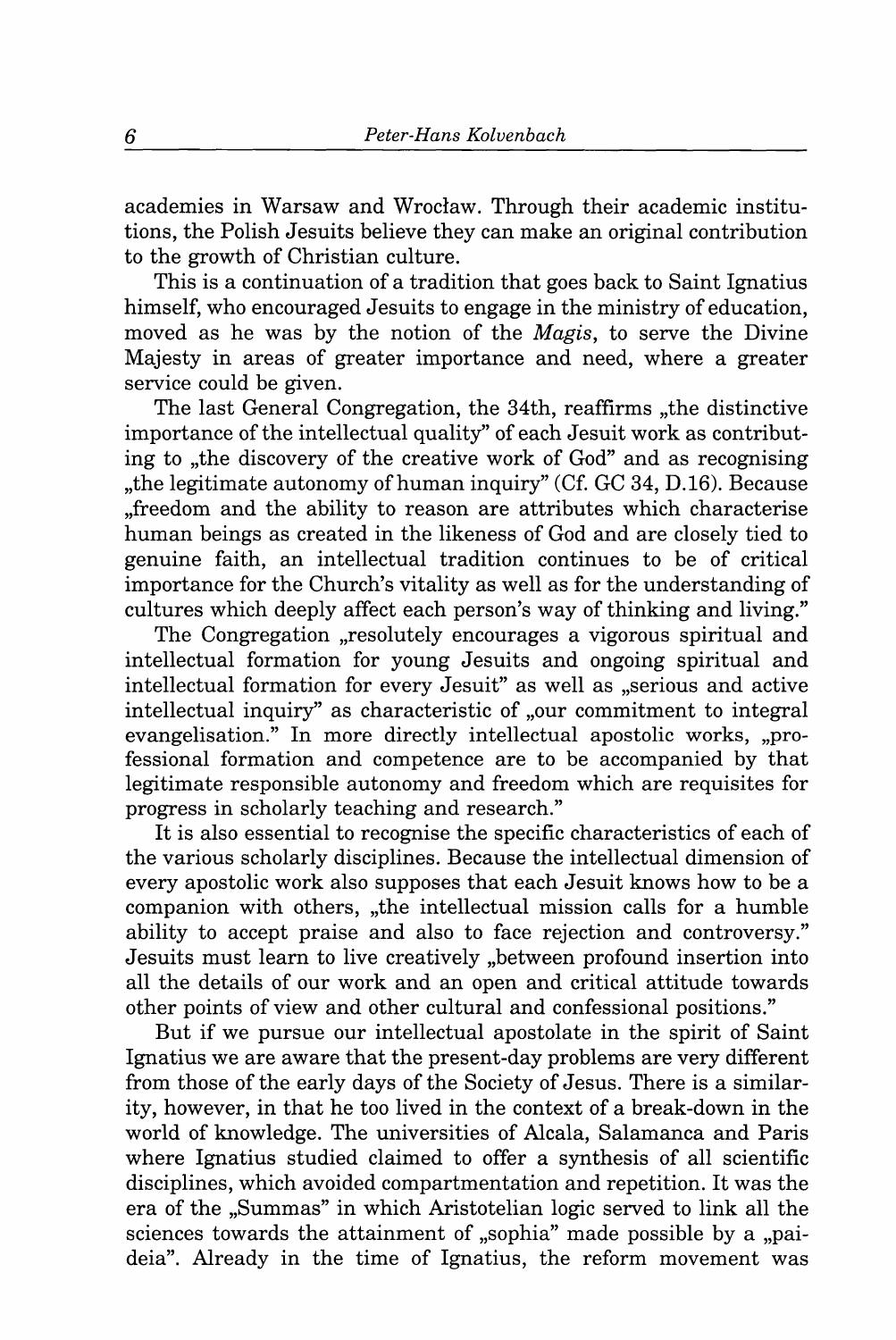undermining the unity of the faith and with it the conviction that there was one source of revealed truth ensuring the unity of intellectual endeavour. Out of the Galileoan revolution came positive science, by nature and method very different from what existed before. This in turn produced various fields of study separated from each other. Specialisation became the norm. In the words of a former president of Beyrouth University in Lebanon, people come to know everything about a restricted body of knowledge or to know almost nothing about everything.

We must consider another aspect of modern life. Through newspapers, radio, television. E-mail and internet, we have rapid access to vast amounts of information. Computers and photocopiers add to this facility of communication. As far as intellectual life is concerned, we are forced to make the choice of either leaving the door wide open to this flow of information and keeping in touch with the vibrant life of the world or withdrawing into the world of books, in one's own interior, to study and reflect on basic questions at the risk of separating ourselves from the world and becoming outdated. There is so much to absorb that there is little time to read. We can also give in to the temptation to briefly summarise knowledge, thus cutting ourselves away from a true learning process and depriving ourselves of the joy of appropriating the thought presented in a text.

Granted that the context of intellectual life in the 16th century as Saint Ignatius and the first Jesuits knew it is very different from our own, they also must have experienced the tension between acquiring knowledge and being formed. At the beginning of the Spiritual Exercises, which reflect Ignatius's spiritual experience, we read that, what fills and satisfies the soul consists not in knowing much but in understanding the realities profoundly and in savouring them interiorly" (Ex. 2). It is somewhat surprising that a text that encourages deep reflection is at the same time critical of the desire to acquire much knowledge.

Let us look at another aspect of the intellectual character of Ignatius. Although he is at the origin of so many Jesuit universities and schools, he himself did not seek, either for himself or for his companions, to develop an ideal of intellectual life or a new pedagogy. At the moment of his conversion, he asserted that God was the master who was teaching him. "God treated him at this time just as a schoolmaster treats a child whom he is teaching" (Autobiography 27). Whether this was because of his lack of education or because he had no one to teach him, or because of the strong desire God himself had given him to serve him, he always believed without doubt that God treated him in this way.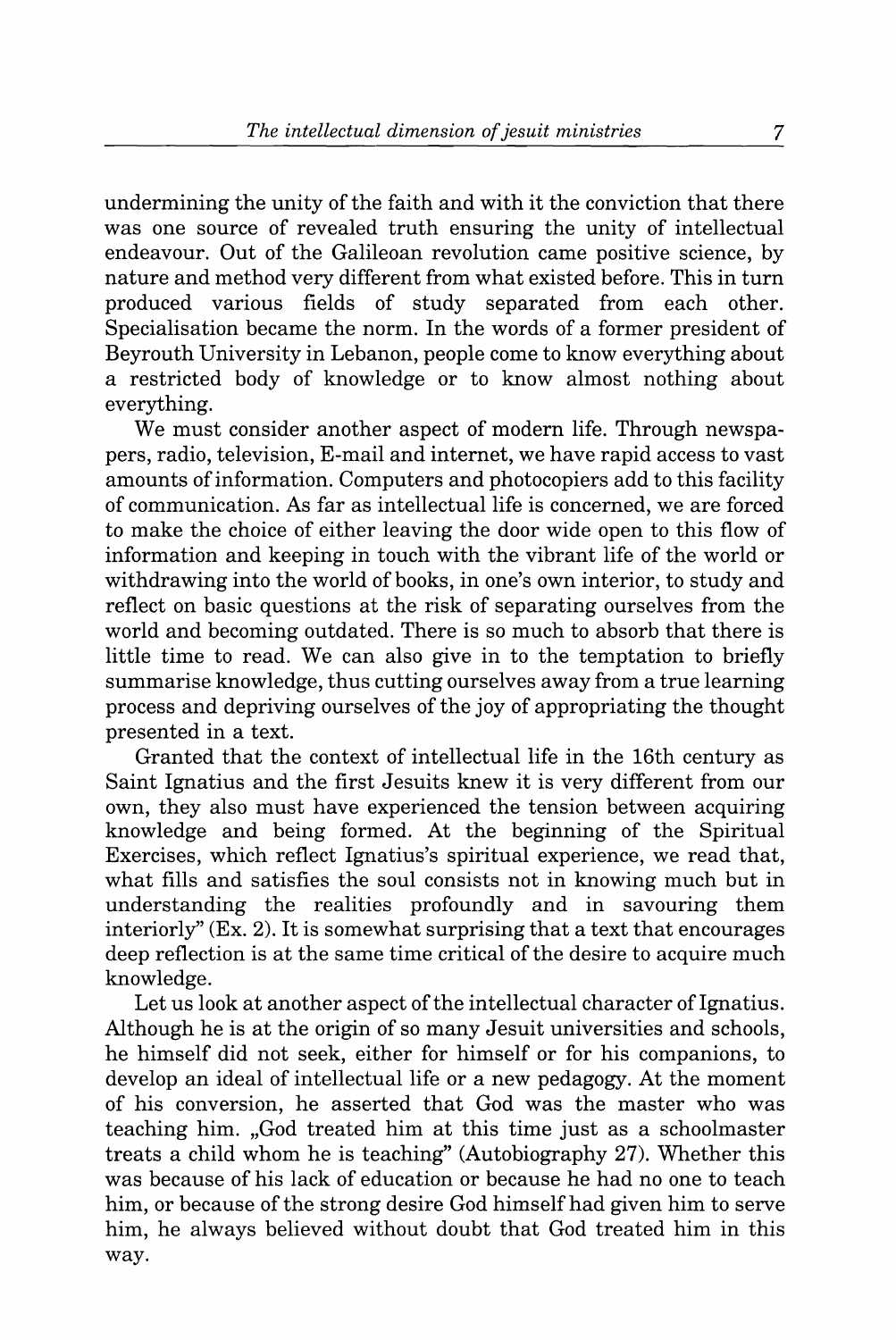It has to be noted that this teaching by God himself without the mediation of studies and schools put Ignatius in the suspicious area of the illuminated, the *alumbrados.* How can someone be a theologian without a theological training? The question was formally raised later on when Ignatius tried to start some studies at the University of Salamanca. The friar who questioned him knew that he was not a man of learning and still he preached. How could he speak about theology? "No one can speak about these things except in two ways: either through learning or through the Holy Spirit." Ignatius did not answer, because by saying "through the Holy Spirit" he would be condemned. In any case, he was put in jail for twenty-five days, and as a consequence of this happening he decided to go to Paris to study at the university there, at the age of thirty-five.

This incident in Ignatius' life is significant for us even today. Emotion, especially of a religious nature, can be so overpowering that it leaves little place for scientific study and analysis, for patient and methodical investigation. If God speaks to us directly through the Scriptures, then we can come to think that exegetical studies and the learning of dead languages are of little benefit. Such an approach, that is sometimes wrongly called 'charismatic', can lead one to doubt the value of reflection and study. It can easily produce an anti-intellectual attitude. Spontaneity and enthusiasm, even though sincere and authentic, can invade the domain proper to reason with its objective verification and questioning.

Through trial and error Ignatius had to discover the importance of learning for the ministry. It was in Barcelona, before he started to look for a university, that Ignatius, still a pilgrim, after his failure to do apostolic work in the Holy Land, experienced an 'inclination' to study, to take intellectual life seriously. "He continually pondered within himself what he ought to do. Eventually, he was rather inclined to study for some time..." (Autobiography 50). Once more we have here a common fact in life: a person uncertain about his future and trying to see more clearly what to do. It underlines the necessity of thought as the way to the truth. It is sufficient to observe the rising tide of scepticism and fundamentalism, of verbal and ideological violence, to conclude that in our world many have lost confidence in thought and language. It is once more in his religious experience that Ignatius recognises the value of pondering and reflecting, especially in the context of decision making. "After I have gone over and pondered in this way every aspect of the matter in question, I will consider which alternative appears more reasonable. Then I must come to a decision in the matter under deliberation because of weightier motives presented to my reason, and not because of any sensual inclination" (Ex. 182). It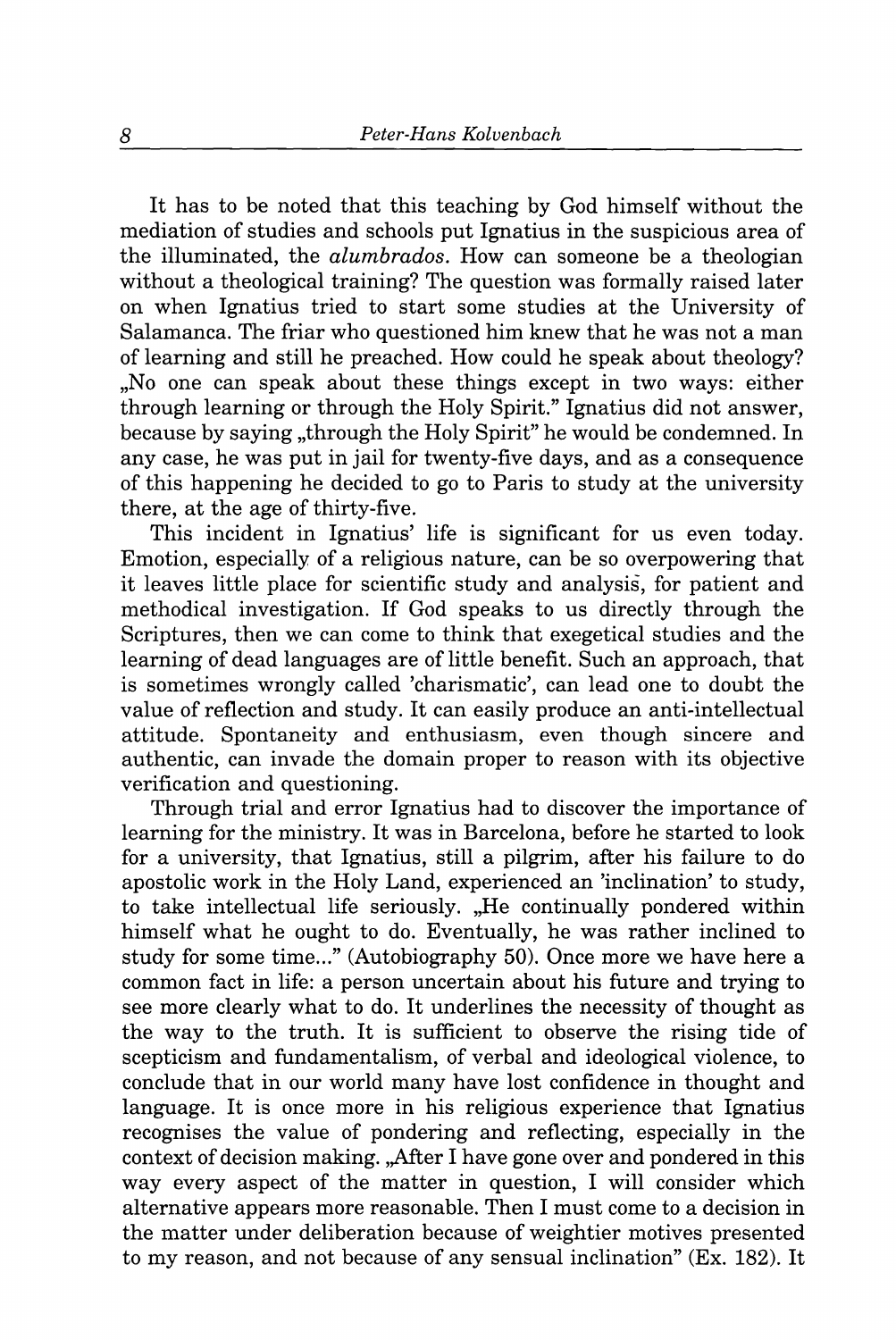is with confidence in God's gift that the General Congregation of 1995 could state: "It is therefore characteristic of a Jesuit that he embodies in creative tension this Ignatian requirement to use all human means, science, art, leaning, natural virtue, while maintaining at the same time a total reliance on God's grace" (553). In the context of the complex challenges and opportunities of our contemporary world, the intellectual ministry requires all the learning and intelligence, imagination and ingenuity, solid studies and rigorous analysis that we can muster (554). This confidence in the intellectual ministry does not mean that Ignatius did not realise the limitations of our power of thought. In order to recognise and separate the good from the bad, we must exercise discernment, which implies asking questions, searching for solutions, learning from experience and research. According to the former Master of the Dominicans, it is also learning from one's mistakes. "It means a willingness to take the risk of falling on one's face, picking oneself up again, having another go. Unless we dare to get it wrong, then we shall never get it right. A university that is filled with fear of making mistakes has betrayed its vocation. We must form people who dare to think, to be intellectually adventurous, confident that their mistakes help them on their journey to the truth."

A healthy critical attitude to the world around us is also a part of intellectual activity. We must learn to resist indoctrination and external pressures, whatever their source. We must not let ourselves be overinfluenced by popular currents of thought. There is also the world within with its more or less subtle strivings for position and honour. It is with freedom of spirit that Saint Ignatius and his first companions pursued intellectual formation, established universities and colleges, did apostolic work and encouraged application to study. They were constructively critical of the intellectual life of their time. Ignatius' guiding principle was the service of the Divine Majesty. Thus we find him suggesting a re-examination of the studies at the university of Vienna and the time given to them, "for some bright talents produce little fruit" (Ep. Ign. 7, 633-634, n. 4859). Elsewhere, he criticises the pursuit of degrees for the honour and privilege they bring while encouraging people to seek them for the authority that goes with them  $(Ep. Ign. 10, 515, n. 6101)$ . We ought not to be taken in by the temporary popularity of best-selling writers whose books are not bad but controversial while there are so many other valuable books produced by less well-known people (Ep. Ign. 6, 80, n. 4003). The ideas of the humanists are lofty but contribute little to helping the Church assailed on all sides by so many contrary forces and the people of God caught up in an increasing moral decrepitude and living in a state of gross ignorance.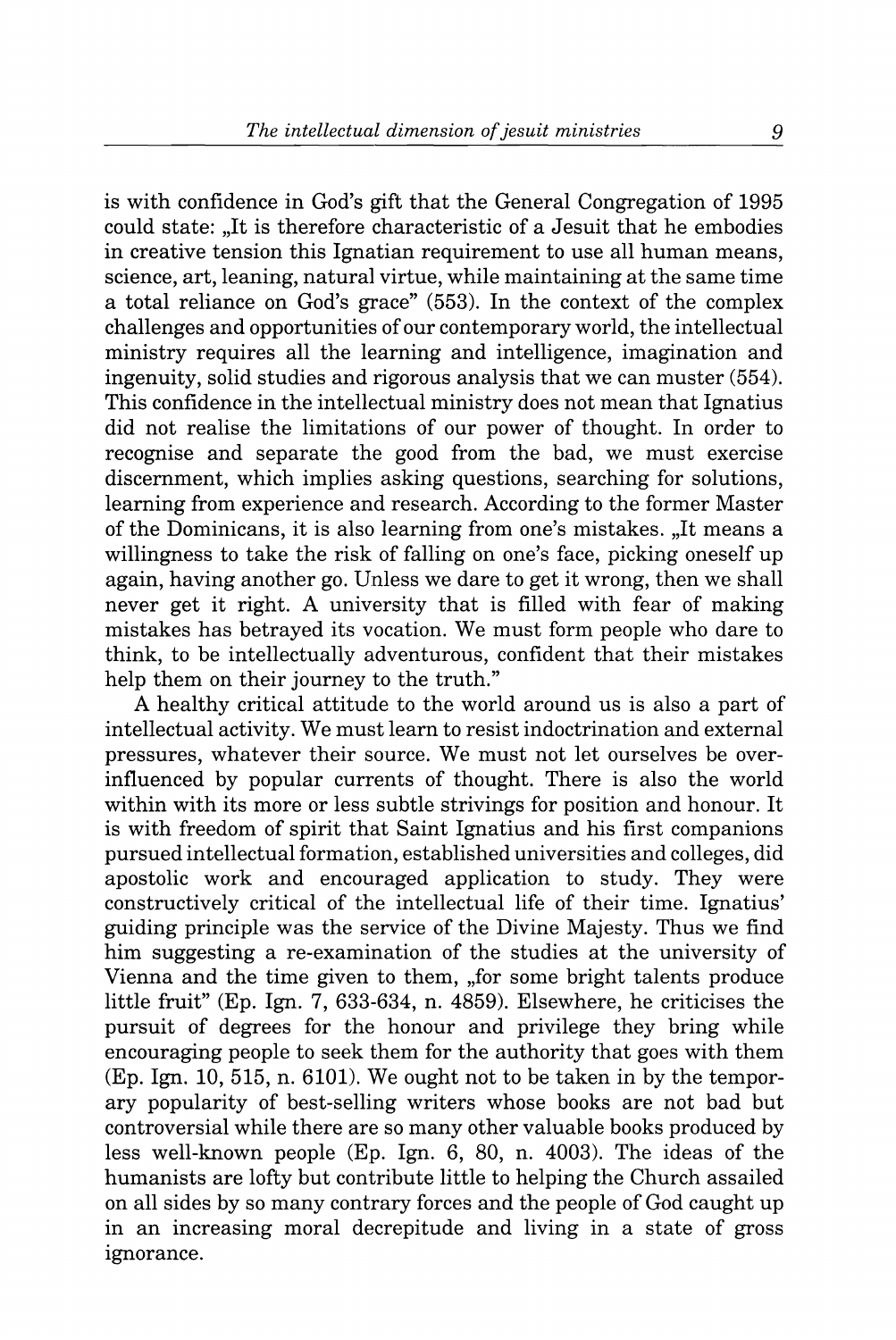Now, as in Ignatius' own time, intellectual activity risks becoming centered on itself, study can be pursued for its own sake rather than for motives of a better service. For, in the mind of Ignatius, all intellectual work must be ordained to this service of mankind, of all men and of the whole man. It must be rooted in the human reality and the respect of the freedom of others, whether in collaboration or confrontation. Whatever its domain or speciality, it must be guided by a proper vision of the world, and ordained to the promotion of true values, now fundamental now relative depending on the circumstances of the moment. It presupposes an awareness of the consequences of learning, for good or bad. It must be exercised in relationship with others, relationships which can be sought or which are inevitable. It must be pursued in relation to the needs of the Church, of the people of God and of the country, and with a willingness to act as seems appropriate or necessary.

In conclusion, I want to make some propositions about a Catholic and Jesuit educational institution. These may stimulate a further discussion on the themes that define the work of the intellectual apostolate and inspire us as Jesuits. The presupposition is that such an institution is oriented to the uncompromising and unrestricted pursuit of truth and excellence in all the disciplines engaged in by staff members, scientific, theoretical and practical. This principle underlies all our academic and educational work. At the same time, the religious, moral and pedagogical values proposed below do not diminish our belief that serious scholarly inquiry is absolutely crucial to the vitality of the intellectual apostolate.

This apostolate rests on two fundamental principles. The first is that all inquiry can serve to deepen faith and that faith by its nature demands understanding. Faith and understanding are intrinsically connected. Religion and secular intellectual culture need to be open to one another's insights. Religion and culture raise important questions and need each other to answer them fully. The second principle is that love of God which does not include love of neighbour is a pious fraud. Thus we must ask ourselves whether our students deepen their sense of wonder and curiosity, cultivate their ideals, widen their understanding of human life and their sympathy for others. Does the education we offer enable them to learn how best to ordain their lives to what is best for themselves and good for other men and women? In an institution of higher education the knowledge gained through inquiry brings with it the responsibility of acting justly for the common good. But the ethical ideal proposed by our schools should be of a higher level than that of liberal education. We and our students should continually be asking ourselves if the choices we make are leading us to the ideal of service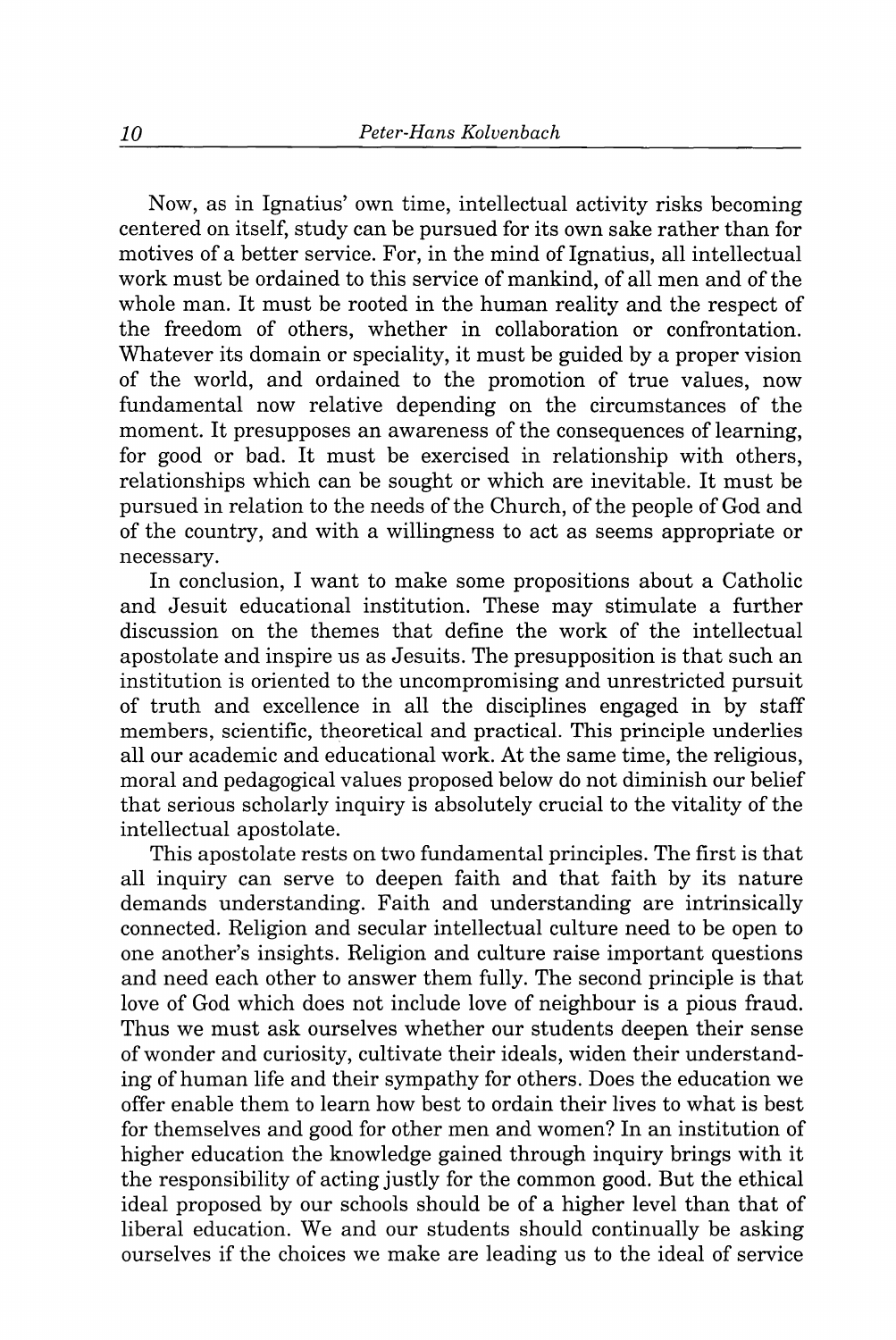as proposed by the Gospel: "Whoever would be great among you must be your servant." (Mark 11, 42)

Jesuit education then should prepare students for active participation in the Church and in the local community. Do we have a model of educational formation, appropriate to the national and international context, that takes seriously the spiritual and intellectual development of students and also keeps alive the vision of just service to the human community? Is there an equal concern for the needs of the local community and the more universal preoccupations of the Church?

Cross-cultural encounters and political-economic interdependence have become facts of life for ordinary men and women as never before in human history. New forms of interaction across the boundaries of nations and tradition open formerly unimaginable possibilities for a true community among the men and women of the earth. Nation-states are beginning to recognise that transnational problems like environmental degradation, the forced migration of refugees, economic development and unemployment require transnational responses. Global economic interdependence calls the very idea of'domestic' economy into question. An educational institution must become a place where the newly interdependent world we are entering today is both present and more adequately understood. How are we present to the discussions on the subject of the globalisation of the economy and of culture?

Our colleges are on the one hand local and on the other international. National boundaries can no longer mark the horizon of the Society's work as it did in the past. No single entity like an institution or even a nation can meet the challenge posed by a technology that allows the free sharing of information across national boundaries. Awareness of this fact should lead us to participation in international exchange programmes (Socrates, Erasmus) for teachers and students.

Jesuits alone cannot give adequate responses to these challenges. In the spirit of Ignatian discernment and following the principle of collegial co-operation, we need to enter into a process of collaborative dialogue with the men and women who share our concerns about contemporary culture and about the role of education in it. This dialogue has to be situated in the particular experience of truth and in the quest for understanding that have shaped our professional lives as well as the convictions that orient our lives as human beings.

For Ignatius and his companions the practise of evaluating work and reviewing its 'fruit' were very important, as a way of seeing whether an apostolate was still in accord with God's will. We need to find ways to integrate these Ignatian values not just in our individual lives, but also in the life of the institution, for example by welcoming new members into the university community, rewarding those who excel in these